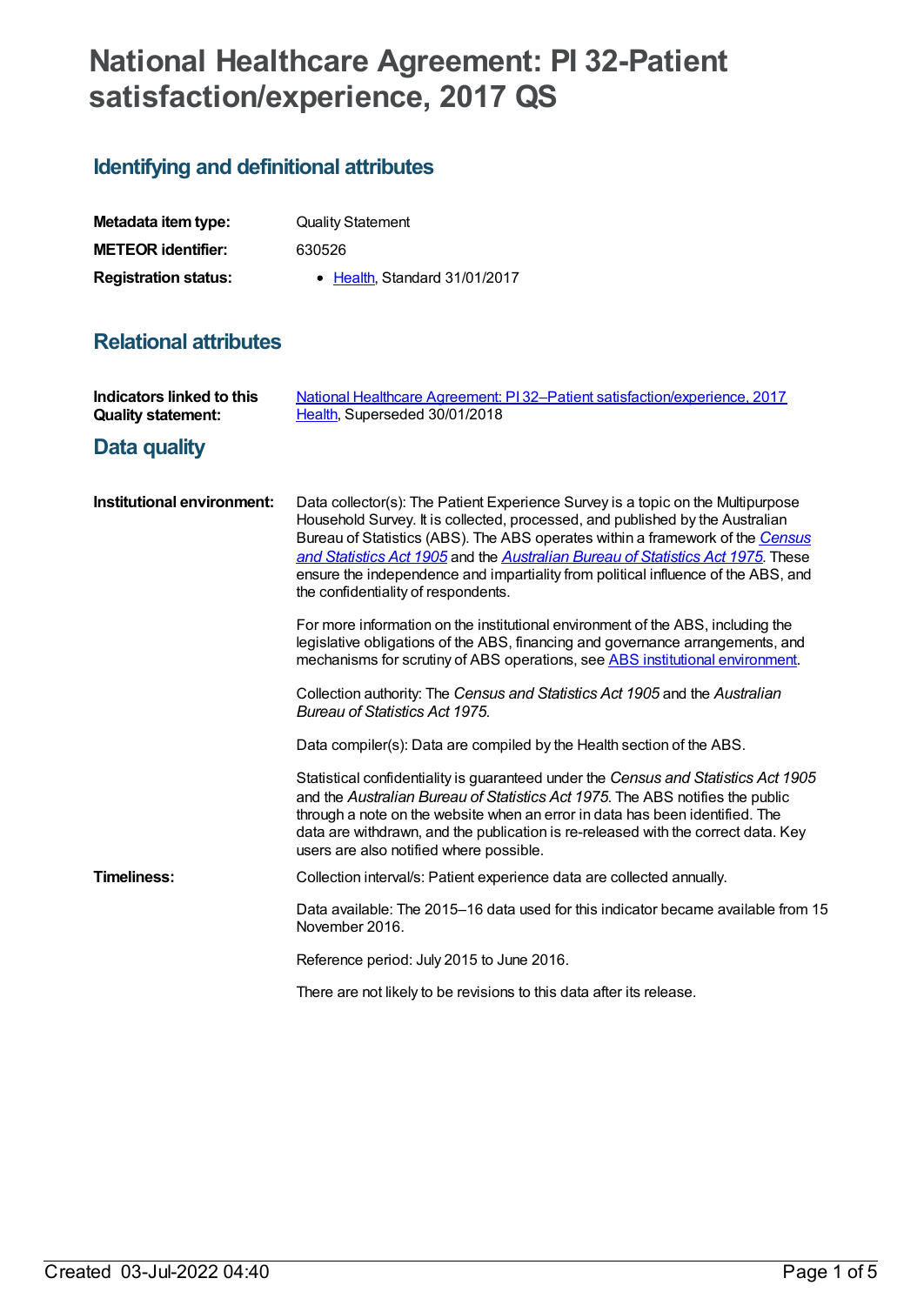**Accessibility:** Data publicly available. Tables showing patients experiences with health [professionals](http://www.abs.gov.au/AUSSTATS/abs@.nsf/Lookup/4839.0.55.001Main+Features12009?OpenDocument) are available in *Health Services: Patient experiences in Australia, 2009* (ABS 2010), *Patient [experiences](http://www.abs.gov.au/ausstats/abs@.nsf/mf/4839.0) in Australia: summary of findings* reports for 2010–11 to 2015–16 (ABS 2011, 2012, 2013, 2014, 2015, 2016). Data for this indicator is shown by age, sex, Socio-Economic Indexes for Areas (SEIFA) and remoteness. Jurisdictional data is not currently publicly available but may be made available in the future. Data are not available prior to public access. Supplementary data are available. Additional data from the Patient Experience Survey is available upon request. Access permission/restrictions: Customised data requests may incur a charge. Contact details: For more information, call the ABS National Information and Referral Service on 1300 135 070. **Interpretability:** Context: These data were collected from a representative sample of the Australian population and questions were asked in context of the year prior to the survey. The data were collected over a 12-month period and therefore should minimise any seasonality effects in the data. Other supporting information: The ABS patient experience data are published in *Patient [experiences](http://www.abs.gov.au/ausstats/abs@.nsf/mf/4839.0) in Australia: summary of findings, 2015–16* (ABS 2016). This publication includes explanatory and technical notes. Socioeconomic status definition: The SEIFA Index of Relative Socio-economic Disadvantage (IRSD) uses a broad definition of relative socio-economic disadvantage in terms of people's access to material and social resources, and their ability to participate in society. While SEIFA represents an average of all people living in an area, it does not represent the individual situation of each person. Larger areas are more likely to have greater diversity of people and households. Socioeconomic status derivation: The 2011 SEIFA IRSD is derived from Census variables related to disadvantage, such as low income, low educational attainment, unemployment, and dwellings without motor vehicles. Socioeconomic status deciles derivation: Deciles are based on an equal number of areas. A score for a collection district (CD) is created by adding together the weighted characteristics of that CD. The scores for all CDs are then standardised to a distribution where the average equals 1000 and roughly two-thirds of the scores lie between 900 and 1100. The CDs are ranked in order of their score, from lowest to highest. Decile 1 contains the bottom 10% of CDs, Decile 2 contains the next 10% of CDs and so on. Further information on SEIFA can be found in the ABS technical paper *[Socio-Economic](http://www.abs.gov.au/AUSSTATS/abs@.nsf/Lookup/2033.0.55.001Main+Features12011?OpenDocument) Indexes for Areas 2011* (ABS cat. no. 2033.0.55.001). Any ambiguous or technical terms for the data are available from the Technical Note, Glossary and Explanatory Notes in *Patient Experiences in Australia: Summary of Findings, 2015–16* (ABS cat. no. 4839.0).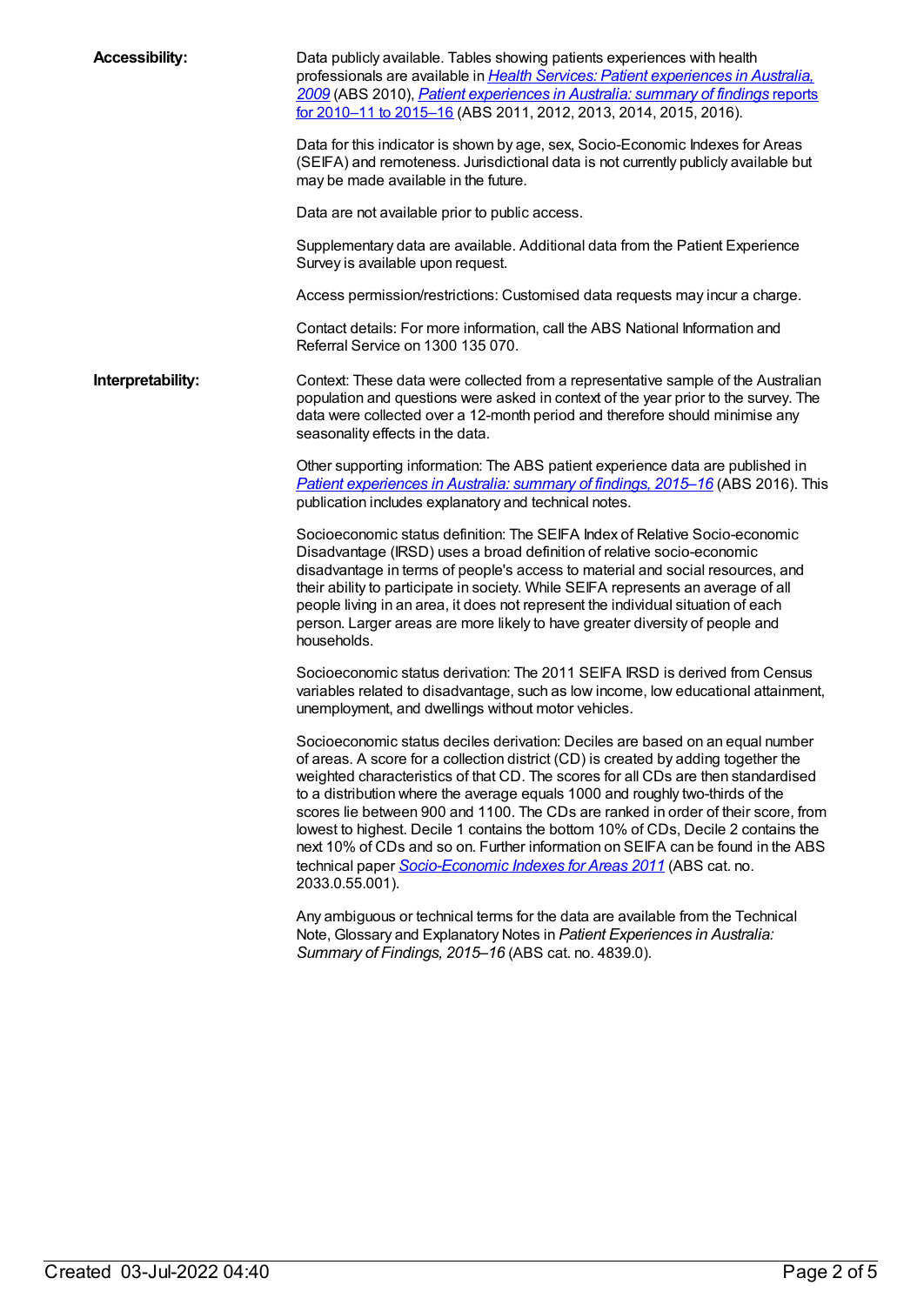**Relevance:** Level of geography: Data are available by state/territory, sex, 2011 Socioeconomic Indexes for Areas (SEIFA) IRSD and 2011 remoteness (*Major cities, Inner* and *Outer Regional, Remote* and *Very remote* Australia).

Data completeness: All data are available for this indicator from this source.

Numerator/denominator source: Same data source.

Data for this indicator was collected for all persons in Australia aged 15 years and over, excluding the following people:

- members of the Australian permanent defence forces
- diplomatic personnel of overseas governments, customarily excluded from census and estimated population counts
- overseas residents in Australia
- members of non-Australian defence forces (and their dependents)
- people living in non-private dwellings such as hotels, university residences, boarding schools, hospitals, retirement homes, homes for people with disabilities, and prisons
- people living in discrete Indigenous communities.

The 2011–12 iteration of the Patient Experience Survey was the first to include households in *Very remote* areas, (although it still excluded discrete Indigenous communities). The 2015–16 iteration continues to include data from *Very remote* areas. The inclusion of *Very remote* areas will serve to improve the coverage of the estimates, particularly for the Northern Territory. Small differences evident in the Northern Territory estimates between 2010–11 and 2011–12 may in part be due to the inclusion of households in *Very remote* areas.

Data were self-reported for this indicator. Persons who were interviewed by proxy were excluded.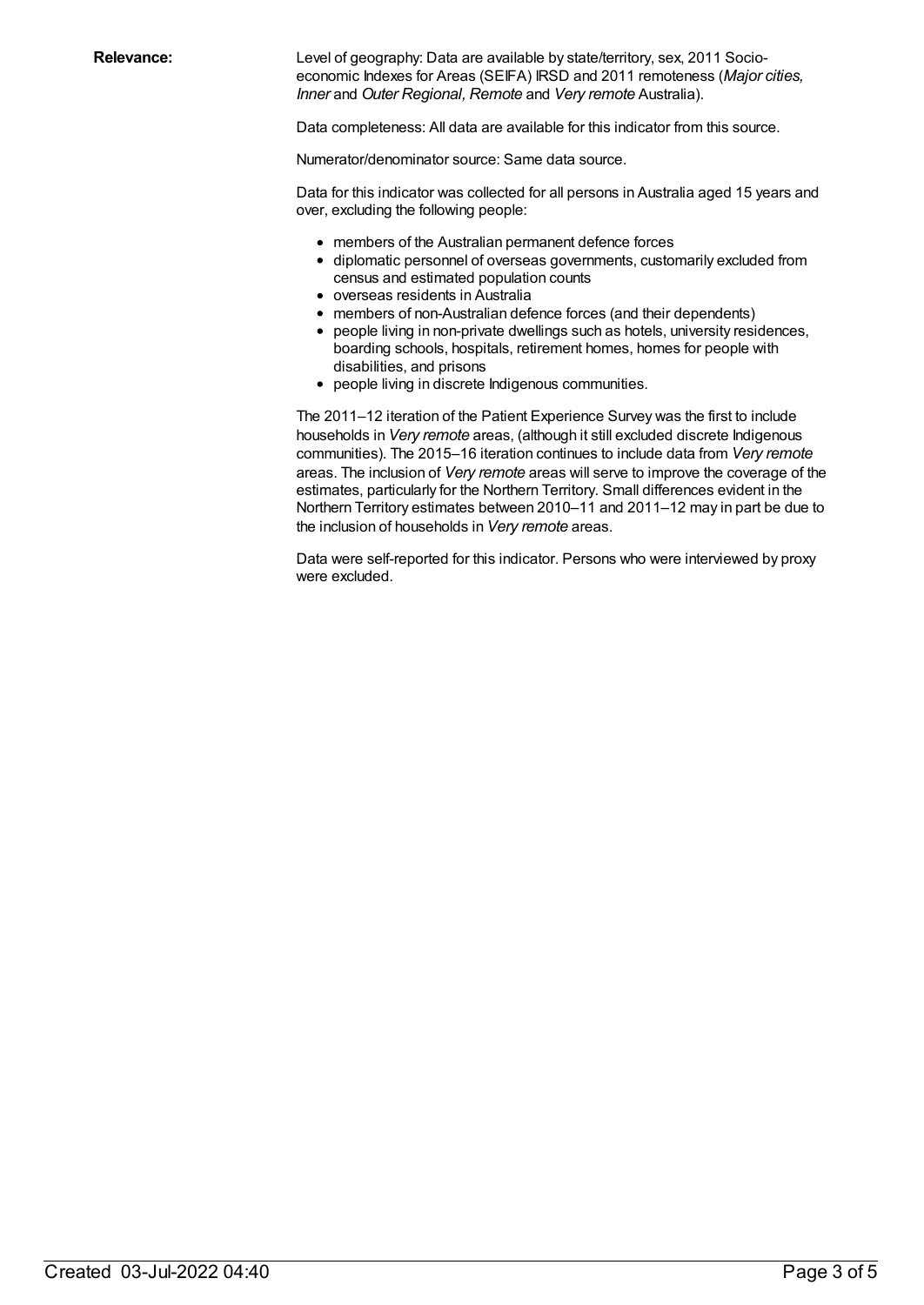| <b>Accuracy:</b> | Method of collection: The data were collected by computer assisted telephone<br>interview.                                                                                                                                                                                                                                                                                                                                                                                                                                                                                                                                                                                                                                                                                                                  |
|------------------|-------------------------------------------------------------------------------------------------------------------------------------------------------------------------------------------------------------------------------------------------------------------------------------------------------------------------------------------------------------------------------------------------------------------------------------------------------------------------------------------------------------------------------------------------------------------------------------------------------------------------------------------------------------------------------------------------------------------------------------------------------------------------------------------------------------|
|                  | Data adjustments: Data were weighted to represent the total in-scope Australian<br>population, and was adjusted to account for confidentiality and non-response.                                                                                                                                                                                                                                                                                                                                                                                                                                                                                                                                                                                                                                            |
|                  | Sample/collection size: The sample for the 2015-16 Patient Experience Survey<br>was 28,276 fully-responding persons.                                                                                                                                                                                                                                                                                                                                                                                                                                                                                                                                                                                                                                                                                        |
|                  | Response rate: Response rate for the survey was 75%.                                                                                                                                                                                                                                                                                                                                                                                                                                                                                                                                                                                                                                                                                                                                                        |
|                  | As data are drawn from a sample survey, the indicator is subject to sampling error,<br>which occurs because a proportion of the population is used to produce estimates<br>that represent the whole population. Rates should be considered with reference to<br>their corresponding relative standard errors (RSEs) and 95% confidence intervals.<br>Estimates with an RSE between 25% and 50% should be used with caution, and<br>estimates with an RSE over 50% are considered too unreliable for general use.                                                                                                                                                                                                                                                                                            |
|                  | This indicator generally has acceptable levels of sampling error and provides<br>reliable data for most breakdowns. However, data for 'Other' remoteness category<br>has high RSEs when cross-classified by state in some tables, and are therefore not<br>available for publication.                                                                                                                                                                                                                                                                                                                                                                                                                                                                                                                       |
|                  | The data are self-reported but not attitudinal, as respondents are reporting their<br>experiences of using the health system (in these instances, whether they waited<br>longer than they felt acceptable to get an appointment with a GP and how satisfied<br>they were with the service provided by their health professionals).                                                                                                                                                                                                                                                                                                                                                                                                                                                                          |
|                  | Explanatory footnotes are provided for each table.                                                                                                                                                                                                                                                                                                                                                                                                                                                                                                                                                                                                                                                                                                                                                          |
|                  | Confidentiality: As in 2014-15 and 2013-14, the 2015-16 data have been<br>perturbed. This has been footnoted in the tables. Perturbation is used to minimise<br>the risk of identifying individuals in aggregate statistics. Perturbation involves small<br>random adjustment of the statistics and is considered the most satisfactory<br>technique for avoiding the release of identifiable statistics while maximising the<br>range of information that can be released. These adjustments have a negligible<br>impact on the underlying pattern of the statistics. After perturbation, a given<br>published cell value will be consistent across all tables. However, adding up cell<br>values to derive a total will not necessarily give the same result as published totals.                         |
| Coherence:       | Consistency over time: 2009 was the first year data were collected for this<br>indicator.                                                                                                                                                                                                                                                                                                                                                                                                                                                                                                                                                                                                                                                                                                                   |
|                  | Time series issues for unacceptable waiting times for GPs: Data for 2015-16 is<br>comparable to 2014-15, 2013-14 and 2012-13, but not prior to this (i.e. not<br>comparable to 2011-12 or 2010-11). While the question wording itself did not<br>change, the position in the survey (i.e. where the question was asked) changed in<br>2011-12 and again in 2012-13. There has been a noticeable contextual effect with<br>this change in question ordering, and ABS recommends that this data item is not<br>comparable over time. This has been footnoted in the relevant tables.                                                                                                                                                                                                                          |
|                  | Numerator/denominator: The numerator and denominator are directly comparable,<br>one being a sub-population of the other.<br>The numerator and denominator are compiled from a single source.<br>Jurisdiction estimate calculation: Jurisdiction estimates are calculated the same<br>way, although the exclusion of discrete Indigenous communities in the sample will<br>affect the Northern Territory more than it affects other jurisdictions.<br>Jurisdiction/Australia estimate calculation: All estimates are compiled the same<br>way.<br>Collections across populations: Data are collected the same way across all<br>jurisdictions.<br>The Patient Experience Survey provides the only national data available for this<br>indicator. At this stage, there are no other comparable data sources. |
|                  | Due to differences in survey scope, collection methodology and question wording,<br>these data are not comparable to data from the 2012-13 Australian Aboriginal and                                                                                                                                                                                                                                                                                                                                                                                                                                                                                                                                                                                                                                        |

Torres Strait Islander Health Survey.